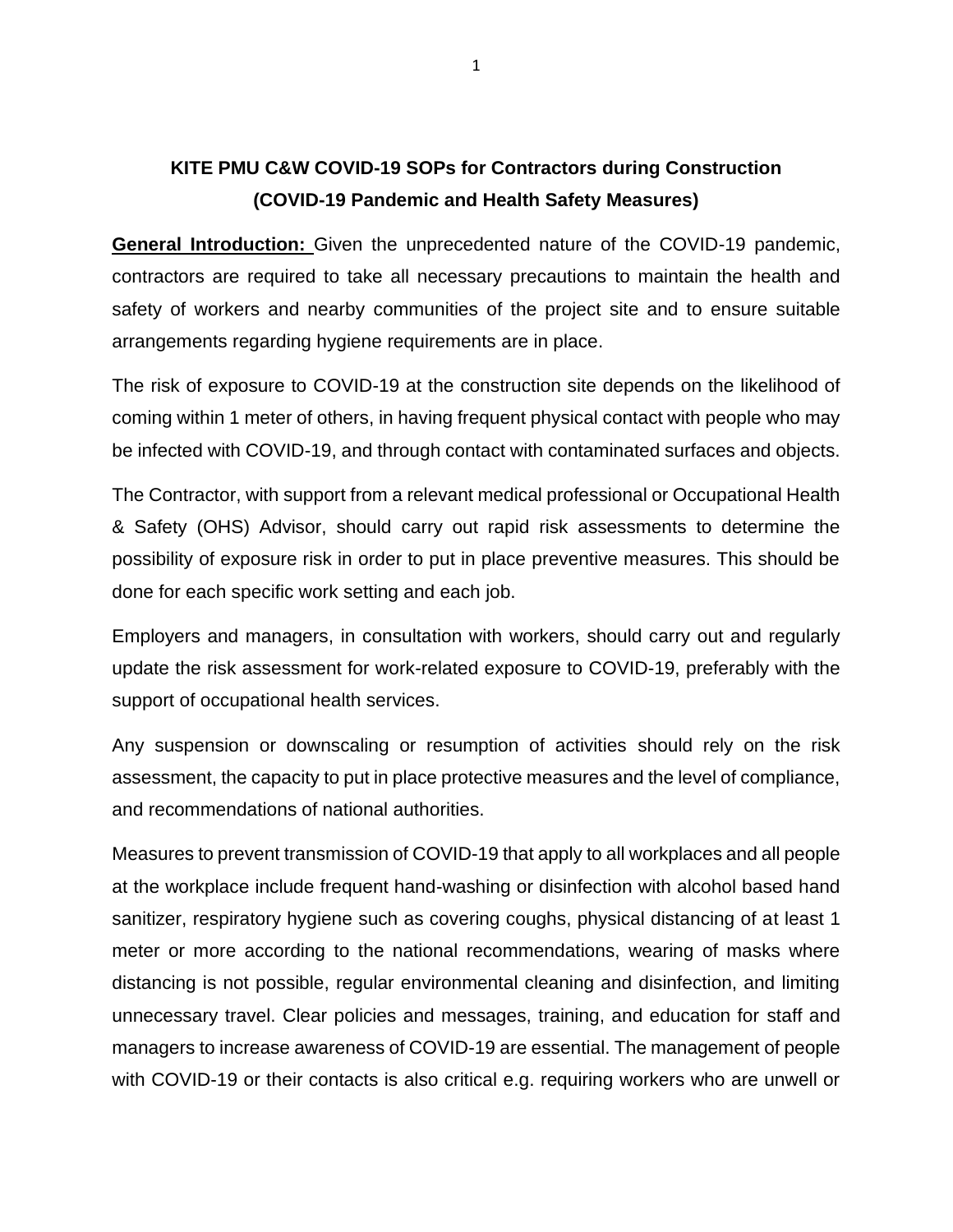who develop symptoms to stay at home, self-isolate and contact a medical professional or the local COVID-19 information line for advice on testing and referral.

Employers, workers, and their organizations should collaborate with health authorities to prevent and control COVID-19. Cooperation between management and workers and their representatives is essential for workplace‐related prevention measures. International labour standards on the rights and responsibilities of workers and employers in occupational safety and health should be fully respected.

Contractors, in consultation with workers and their representatives, should plan and implement measures to prevent and mitigate COVID-19 at the workplace through administrative controls, and provide personal protective equipment and clothing according to the risk assessment. Such measures should not involve any expenditure on the part of the workers.

Special measures are needed to protect workers at higher risk of developing severe disease, such as those age 60 and over, or with underlying medical conditions, upon recommendation of the occupational health services. Workers in the informal economy and digital labour platforms, those in small enterprises, domestic and migrant workers should not be left behind in the protection of their health and safety at work place.

There should be no social stigma or discrimination at the workplace for any reason, including access to information and protection from COVID-19, occupational health services and mental health and psychosocial support.

If COVID-19 is contracted through occupational exposure, it could be considered an occupational disease and, if so determined, should be reported and compensated according to the international labour standards and the national schemes for employment injury benefits.

There should be fresh, clean air in all workplaces. For jobs and work tasks at medium or high risk of exposure, WHO recommends an increased ventilation rate through natural aeration or artificial ventilation, preferably without re-circulation of the air. In case of air recirculation, filters should be cleaned regularly.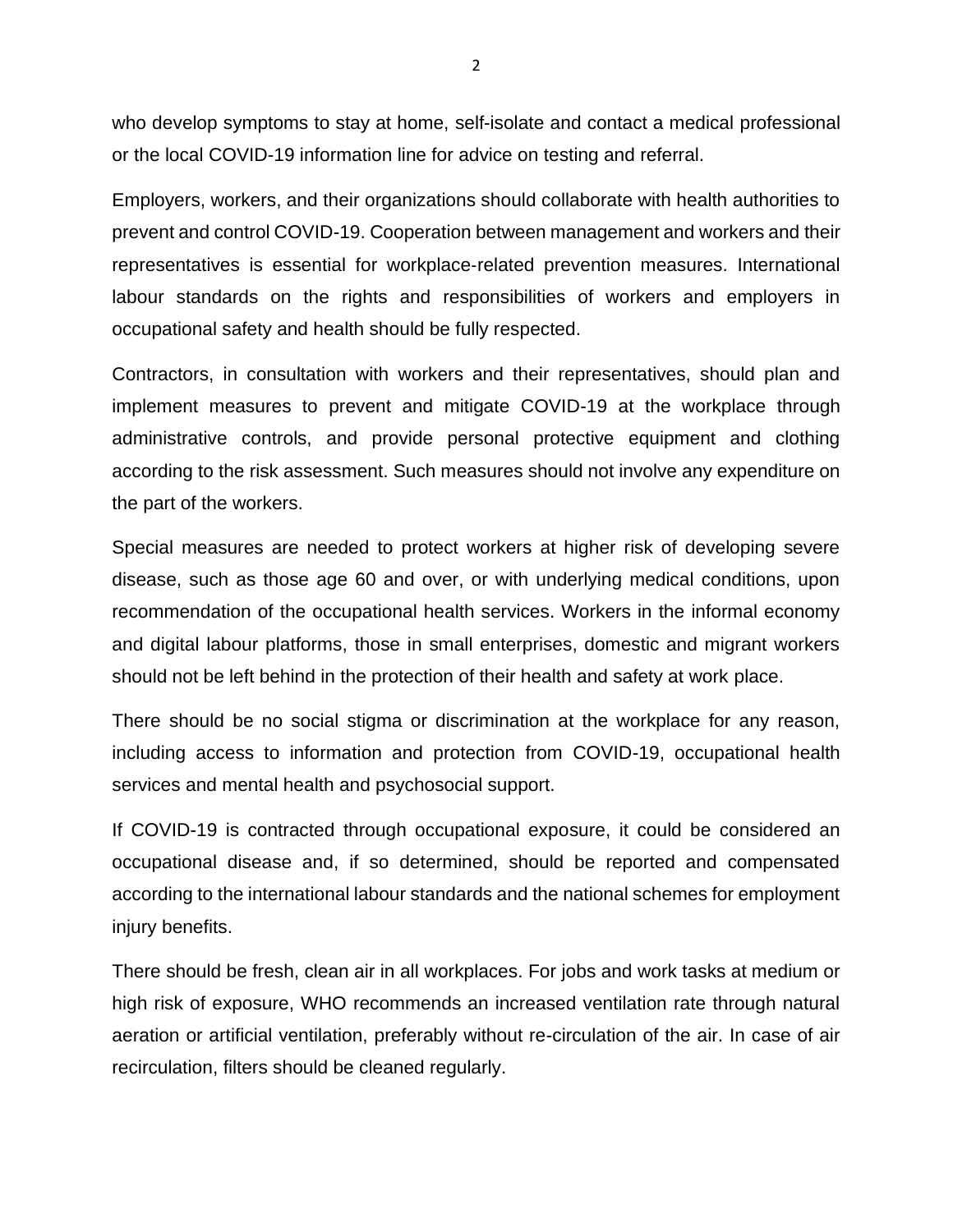COVID-19 is associated with a range of concerns, such as fear of falling ill and dying, of being socially excluded, placed in quarantine, or losing a livelihood. Symptoms of anxiety and depression are common reactions for people in the context of COVID-19. Mental health and psychosocial support should be made available to all workers. Comprehensive risk assessments can help identify and mitigate related occupational hazards for mental health

Following are the measures that should be implemented at the entire construction sites by the Contractor to avoid the spread of Covid-19:

| <b>Activities</b>           | <b>Adaptive Measures</b>                                          |
|-----------------------------|-------------------------------------------------------------------|
|                             |                                                                   |
| <b>Pre- Execution Phase</b> |                                                                   |
| A. Profile preparation      | Detail profile of project workforce<br>$\blacktriangleright$      |
|                             |                                                                   |
|                             | Enlist the names, addresses and contact #<br>➤                    |
|                             | $\triangleright$ Breakdown of the workforce (workers from local   |
|                             | those who<br>community and<br>have<br>site<br>on                  |
|                             | accommodation)                                                    |
|                             | Assigning the task against each person<br>➤                       |
|                             | Schedule the key activities and their duration at<br>➤            |
|                             | site                                                              |
|                             | Identifying all workers who are initially at more risk<br>➤       |
|                             | of contracting Covid-19.                                          |
| <b>B. Initial Screening</b> | $\triangleright$ All enlisted workforce should go through initial |
| C. Identification<br>of     | screening process                                                 |
| <b>Medical</b><br>Local     | $\triangleright$ Record keeping against initial screening         |
| <b>Services</b>             | Identifying all workers who are initially at more risk<br>➤       |
|                             | of contracting Covid-19.                                          |
|                             | An emergency desk will be established at the construction         |
|                             | site. A focal point will be designated by contractor for this     |
|                             |                                                                   |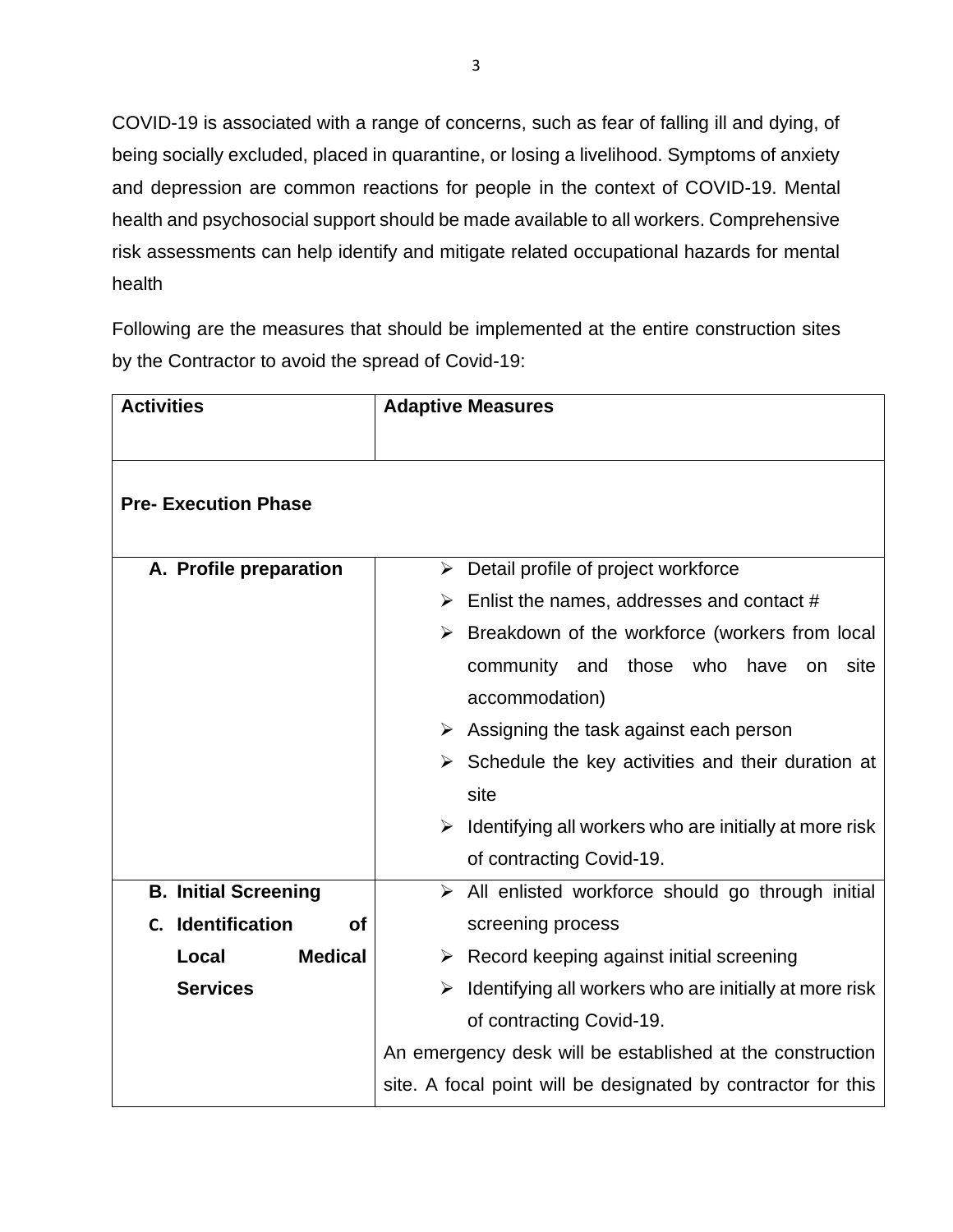| purpose.                                                    |  |  | The KITE PMU C&WD will facilitate. The                         |  |
|-------------------------------------------------------------|--|--|----------------------------------------------------------------|--|
|                                                             |  |  | responsibility of the focal point will to highlight the nearby |  |
|                                                             |  |  | health services units, and also collect data for the nearby    |  |
| tertiary hospitals. For this purpose, the contractor will   |  |  |                                                                |  |
| develop a referral mechanism, if the patient needs tertiary |  |  |                                                                |  |
|                                                             |  |  | hospital medication, an ambulance will be in place, so as the  |  |
|                                                             |  |  | patient shall move to the required destination on urgent       |  |
| basis for treatment.                                        |  |  |                                                                |  |

## **During Execution Phase**

| A. Preliminary   | <b>Regular Screening:</b>                                           |
|------------------|---------------------------------------------------------------------|
| <b>Screening</b> | $\triangleright$ Regular screening by using Thermo gun on daily     |
|                  | basis before starting civil work at site                            |
|                  | $\triangleright$ Checking and recording temperatures of all workers |
|                  | entering the site or requiring self-reporting prior to or           |
|                  | on entering the site.                                               |
|                  | $\triangleright$ If a worker has symptoms of COVID-19 (e.g. fever,  |
|                  | dry cough, fatigue) the worker should be removed                    |
|                  | immediately from work activities and isolated on                    |
|                  | designated site.                                                    |
|                  | $\triangleright$ Co-workers (i.e. workers with whom the sick worker |
|                  | was in close contact) should be required to stop work,              |
|                  | and to quarantine themselves for 14 days, even if                   |
|                  | they have no symptoms.                                              |
|                  |                                                                     |
|                  | <b>Sequential Screening:</b>                                        |
|                  | $\triangleright$ Concerned DHQ medical staff is requested for       |
|                  | screening at regular intervals. List should also be                 |
|                  | shared with DHQ for avoiding future inconvenience                   |
|                  | or hire health safety officer on weekly basis.                      |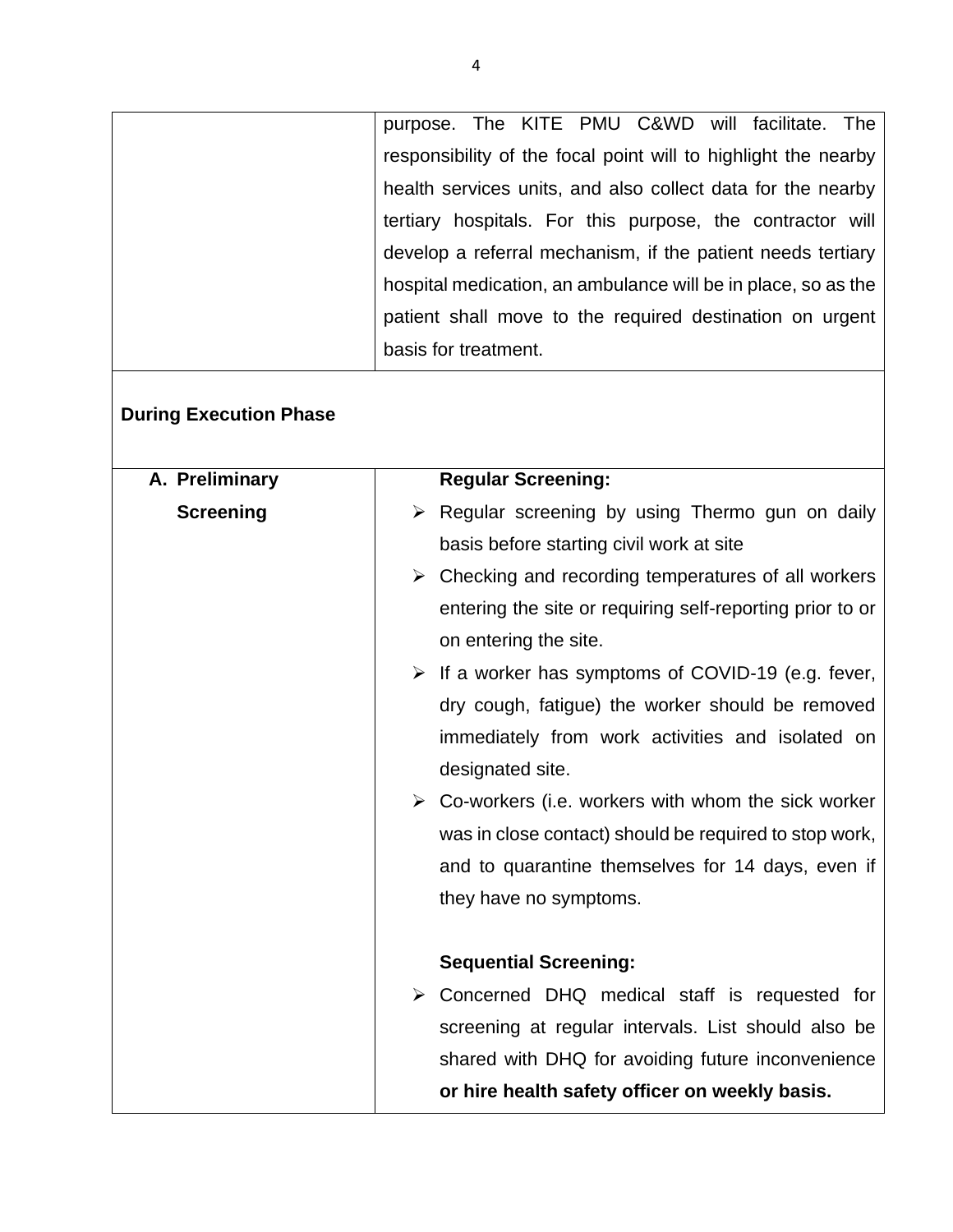| <b>B.</b> Special                  | $\triangleright$ Ensuring availability of hand washing facilities    |
|------------------------------------|----------------------------------------------------------------------|
| <b>Arrangements</b>                | (sanitizers/soaps) at site                                           |
| regarding PPEs                     | $\triangleright$ Presence of closed waste bins at key places         |
|                                    | throughout site, including at entrances/exits to work                |
|                                    | areas (toilet, canteen or food distribution, or provision            |
|                                    | of drinking water; in worker accommodation; at waste                 |
|                                    | stations; at stores; and in common spaces).                          |
|                                    | $\triangleright$ Special arrangements regarding PPEs and sanitation  |
|                                    | at site                                                              |
|                                    | $\triangleright$ Record keeping of stock availability on daily basis |
|                                    | > Encourage employees/ workers/ labor to wash their                  |
| <b>C.</b> Restricted               | hands at least for 20 seconds with soap and stay at                  |
| Movement/                          | least one meter away from people who are coughing                    |
| <b>Demobilization</b><br><b>of</b> | or sneezing                                                          |
| staff                              | Breakdown of workers who reside at home (i.e.                        |
|                                    | workers from the community), workers who lodge                       |
|                                    | within the local community and workers in on-site                    |
|                                    | accommodation. Workers accommodated on site                          |
|                                    | should be required to minimize contact with people                   |
|                                    | near the site, and in certain cases be prohibited from               |
|                                    | leaving the site for the duration of their contract, so              |
|                                    | that contact with local communities is avoided.                      |
|                                    | $\triangleright$ Workers from local communities, who return home     |
|                                    | daily, weekly or monthly, will be more difficult to                  |
|                                    | manage. They should be subject to health checks at                   |
|                                    | entry to the site (as set out above) and at some point,              |
|                                    | circumstances may make it necessary to require                       |
|                                    | them to either use accommodation on site or not to                   |
|                                    | come to work.                                                        |
|                                    | All<br>workers<br>should<br>provided<br>⋗<br>be<br>separate          |
|                                    | accommodation.                                                       |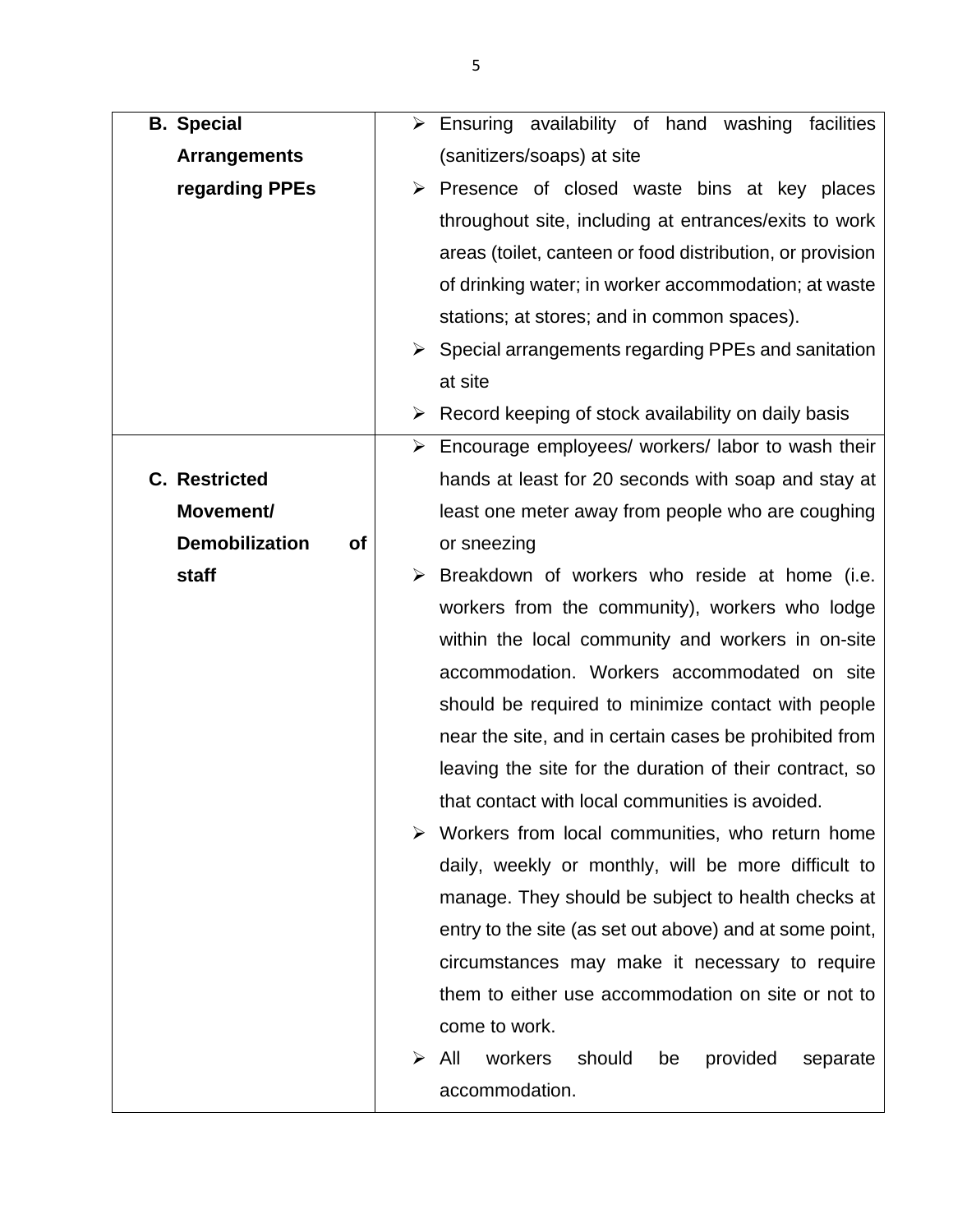|                      | $\triangleright$ Limit the number of workers in small workspace areas  |
|----------------------|------------------------------------------------------------------------|
|                      | such as job site elevators, trailers and vehicles, and                 |
|                      | spaces under construction if possible.                                 |
|                      | $\triangleright$ Limit close contact with others by maintaining a      |
|                      | distance of at least 6 feet, when possible.                            |
|                      | $\triangleright$ If a worker is found to have symptoms of COVID-19,    |
|                      | the worker should be removed immediately from work                     |
|                      | activities and isolated on designated site.                            |
|                      |                                                                        |
| D. Training sessions | $\triangleright$ Health and safety training for Contractor's Personnel |
|                      | (which include project workers and all personnel that                  |
|                      | the Contractor uses on site, including staff and other                 |
|                      | employees of the Contractor and Subcontractors and                     |
|                      | any other personnel assisting the Contractor in                        |
|                      | carrying out project activities.                                       |
|                      | $\triangleright$ Sessions related to safety procedures, use of         |
|                      | construction PPEs, occupational health and safety                      |
|                      | issues, and code of conduct specially privacy issues                   |
|                      | including social distancing.                                           |
|                      | $\triangleright$ Arranging daily briefings with workforce, reminding   |
|                      | workers to self-monitor for possible symptoms (fever,                  |
|                      | cough) and to report to their supervisor or the COVID-                 |
|                      | 19 focal point if they have symptoms or are feeling                    |
|                      | unwell.                                                                |
|                      | $\triangleright$ Placing posters and sign boards around the site in    |
|                      | local languages.                                                       |
|                      | $\triangleright$ Appointing one person on daily basis among the        |
|                      | workforce who will serve as trainer for conducting                     |
|                      | awareness session and encouraging the rest to take                     |
|                      | preventive measures.                                                   |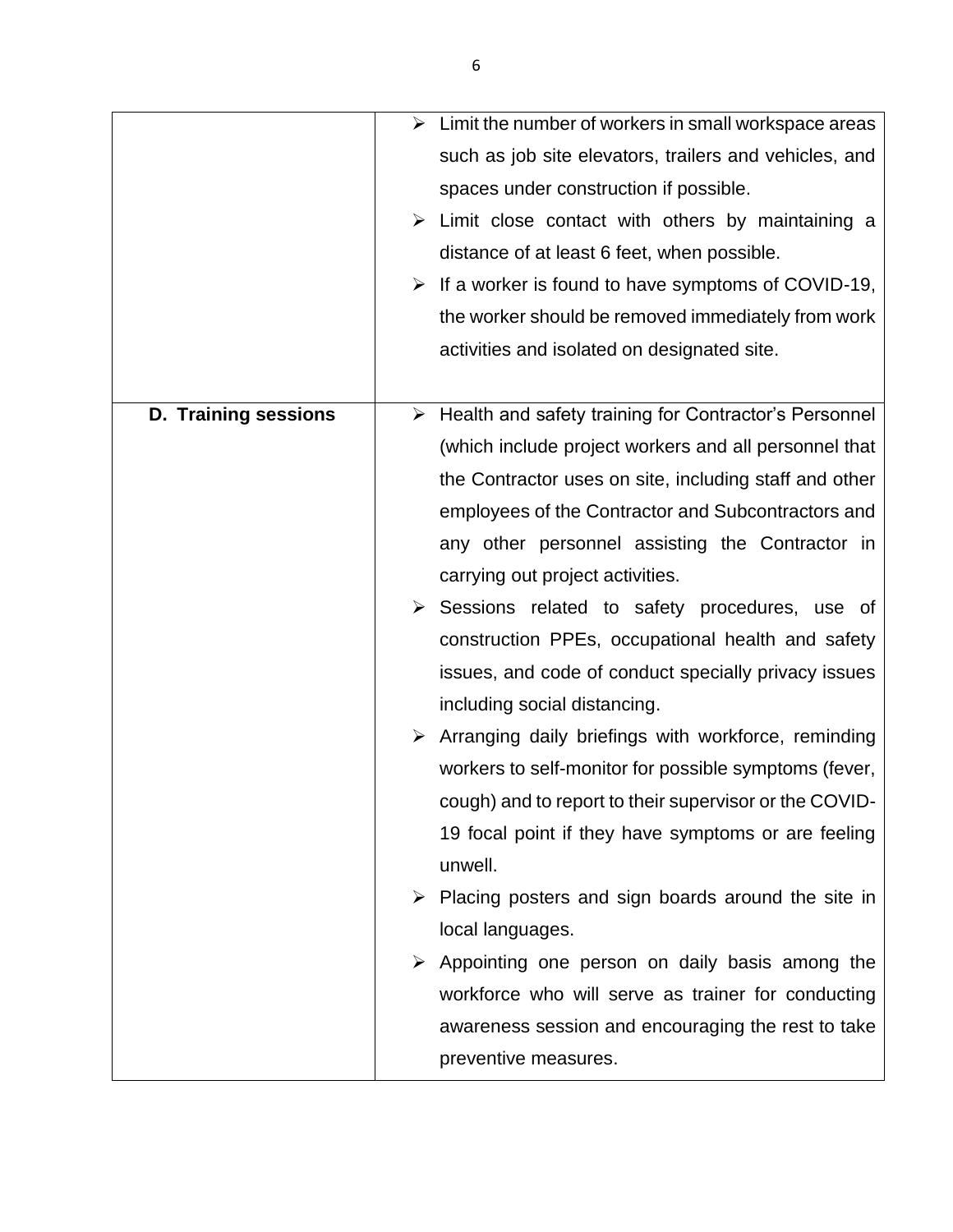| E. Operationalization of     | $\triangleright$ Effective implementation of GRM at site                  |
|------------------------------|---------------------------------------------------------------------------|
| Grievance Redress            | $\triangleright$ Ensuring reporting of COVID-19 related cases to          |
| <b>Mechanism</b>             | project GRM.                                                              |
|                              | $\triangleright$ In case of unavailability of the PPEs at site, grievance |
|                              | would be lodged directly at Project GRM.                                  |
|                              | > The KITE PMU C&WD has developed Grievance                               |
|                              | Redressed Mechanism (GRM) for local communities                           |
|                              | which will also be addressed in the ESMP. The                             |
|                              | community will make a complaint to the PMU KITE                           |
|                              | C&WD, the telephone number of PMU KITE C&WD,                              |
|                              | address and methods of complaints (manually) by the                       |
|                              | community will be displayed on the notice Board of                        |
|                              | the contractor at the construction site.                                  |
| F. Role of KITE PMU          | $\triangleright$ KITE C&W PMU is required to arrange regular              |
| <b>C&amp;W.</b>              | meetings with Contractors and workforce to monitor                        |
|                              | implementation<br>COVID-19<br>all<br>procedural<br>of                     |
|                              | prevention related mechanism.                                             |
|                              | $\triangleright$ Arrange meeting with concerned DHQs for immediate        |
|                              | support and guidance in case of emergency.                                |
|                              | Conduct<br>monitoring visits and assess<br>regular<br>site                |
|                              | compliance against a COVID-19 Screening Checklist.                        |
|                              |                                                                           |
| <b>Post Execution Phase</b>  |                                                                           |
|                              |                                                                           |
| A. Post Screening            | Screening should be done at the end of the day on                         |
|                              | daily basis, if a worker is found to have any symptoms                    |
|                              | of COVID-19, he should be immediately removed                             |
|                              | from work activities, quarantined at designated site                      |
|                              | and reported to concerned health department.                              |
| <b>B. Cleaning and waste</b> | $\triangleright$ All waste (PPEs and sanitation related waste) shall      |
| disposal                     | be disposed off properly at designated sites.                             |